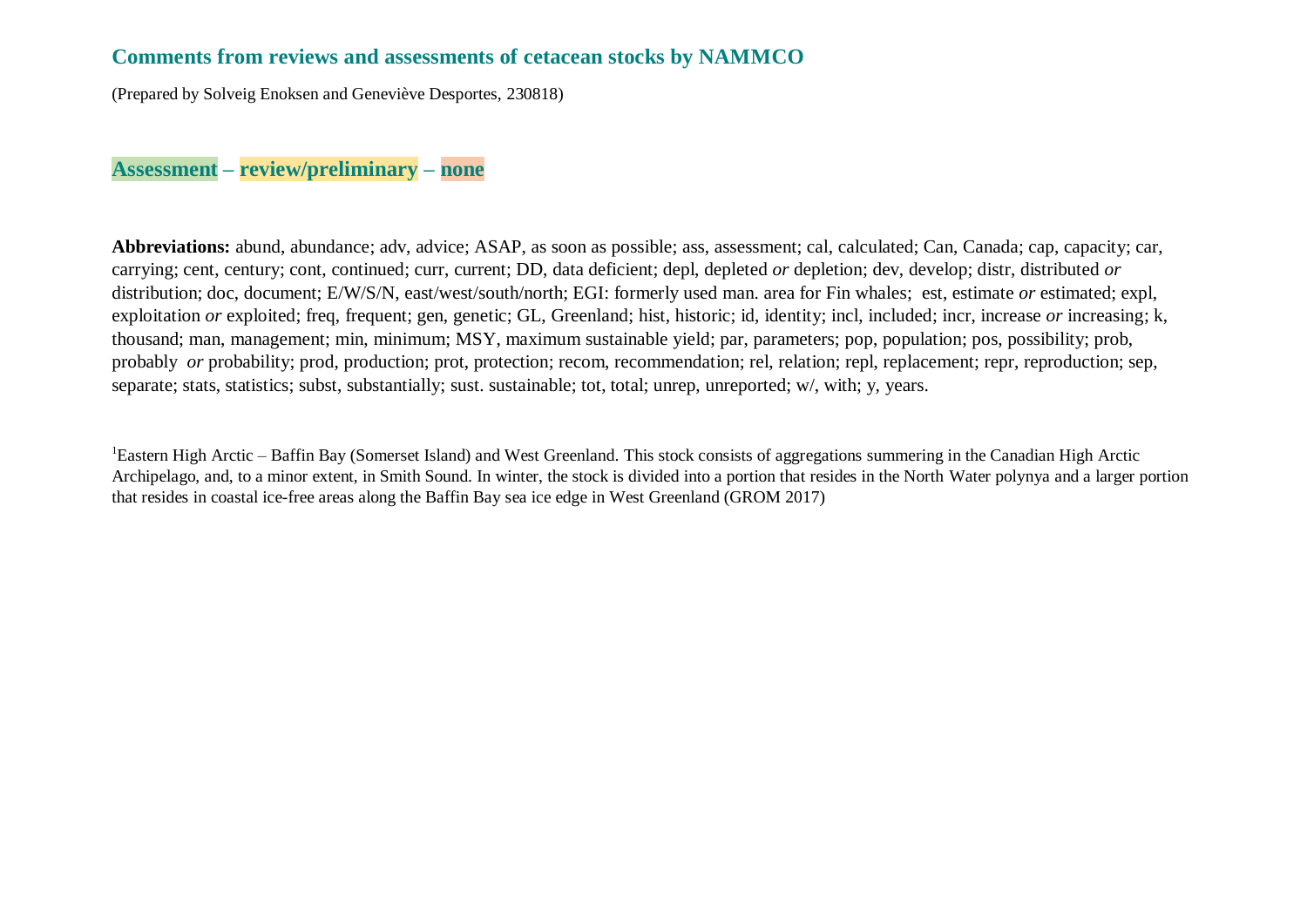| <b>Fin whale</b>                                                                  | 1999                                                                                  | 2000                                                                                                                                                    | 2003                                                                                                                   | 2004                                                             | 2005                                                      | 2006                                                                                    | 2010                                                                         | 2015                                                       | 2017                                                    |
|-----------------------------------------------------------------------------------|---------------------------------------------------------------------------------------|---------------------------------------------------------------------------------------------------------------------------------------------------------|------------------------------------------------------------------------------------------------------------------------|------------------------------------------------------------------|-----------------------------------------------------------|-----------------------------------------------------------------------------------------|------------------------------------------------------------------------------|------------------------------------------------------------|---------------------------------------------------------|
| WG (man.<br>adv. usually<br>provided by<br><b>IWC</b> (ASW)<br>and not<br>NAMMCO) |                                                                                       |                                                                                                                                                         |                                                                                                                        |                                                                  |                                                           | Review by joint<br>NAMMCO/IWC<br><b>WS</b>                                              |                                                                              |                                                            |                                                         |
| EG<br>WI                                                                          | <b>EGI.</b> Annual<br>strikes: $\leq$ 200<br>$(10y)$ , cont.<br>research<br>important | <b>EGI.</b> None                                                                                                                                        | EGI.<br>Annual<br>strikes of<br>~150                                                                                   | Review<br>of<br>progress<br>and<br>provide<br>research<br>recom. | EGI. No<br>change<br>from<br>previous<br>advice           | EGI. No change<br>from previous<br>advice                                               | Annual<br>strikes<br>$\leq$ 155<br>from WI<br>$(5y)$ .<br>Research<br>recom. | Annual<br>strikes<br>$\leq$ 146 from<br>WI (2016-<br>2017) | Annual<br>strikes 161<br>from WI<br>$(2018 - 2025)$     |
| Faroes - W<br>Norway                                                              | None                                                                                  | F-EEZ:<br>Insufficient<br>info on<br>stock id for<br>ass. $&$<br>man.<br>advice.<br><b>Stock</b><br>likely<br>heavily<br>depleted<br>Research<br>recom. | F-EEZ:<br>Same<br>conclusion<br>as in<br>2000:<br><b>Stock</b><br>likely<br>heavily<br>depleted.<br>Research<br>recom. | for all<br>stocks<br>and areas                                   | F-EEZ<br>same<br>conclusion<br>as in 2000<br>&3           | F-EEZ same<br>conclusion as<br>previously.<br>Research<br>recom.on stock<br>structure   | None                                                                         | None                                                       | Annual<br>strikes of 48<br>from $EI+F$<br>$(2018-2025)$ |
| N Norway                                                                          | None                                                                                  | None                                                                                                                                                    | Research<br>recom.                                                                                                     |                                                                  | <b>Stock</b><br>likely<br>depleted.<br>Research<br>recom. | Low abund. est.,<br>high hist.<br>harvest: stock<br>likely depleted.<br>Research recom. | None                                                                         | None                                                       | None                                                    |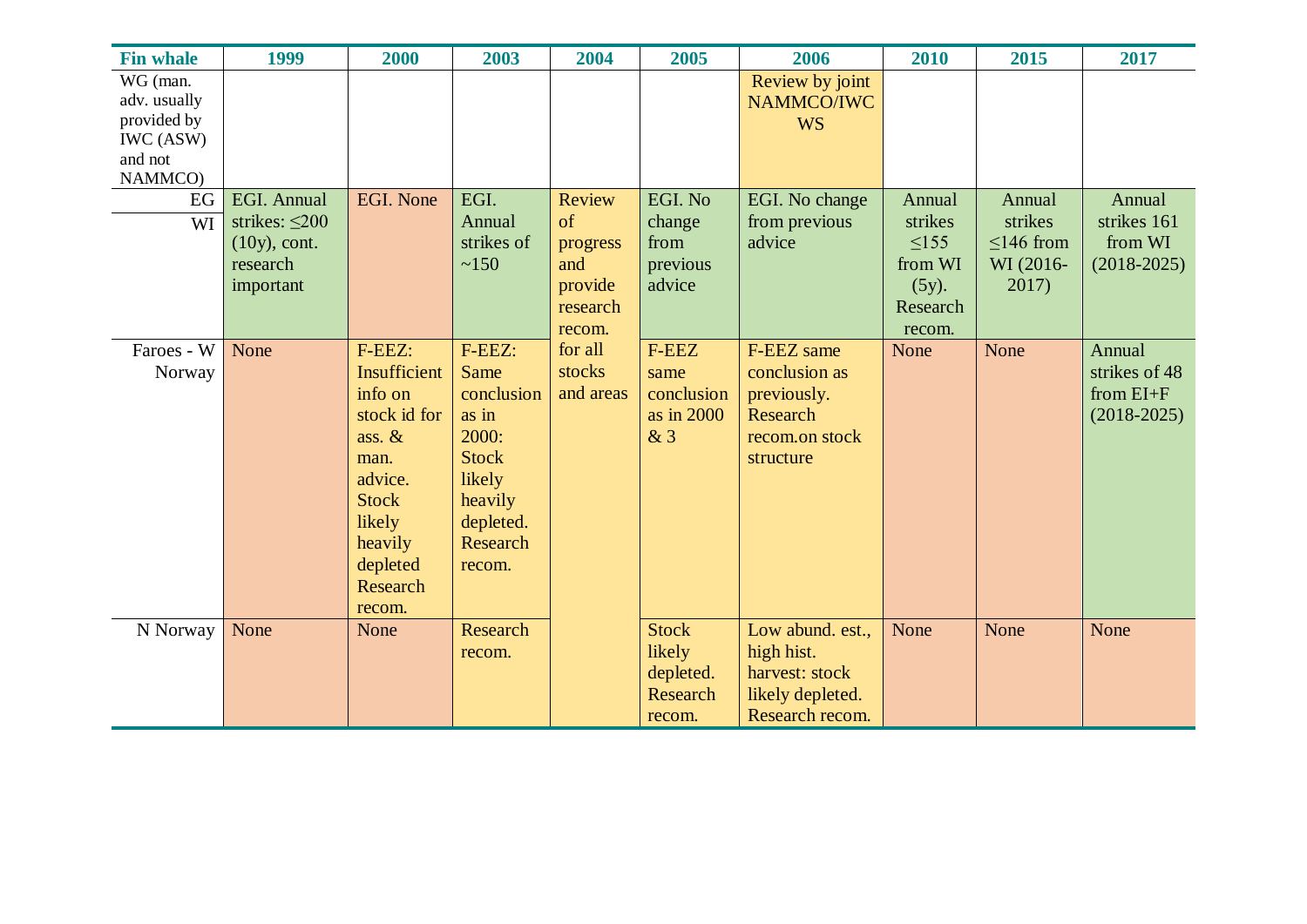| <b>Minke</b>                    |                                              | 1997              | 1998<br>2003                                                                         |                                                | 2009                        | 2010                                      | 2011                                   | 2015                                             | 2017                        |  |
|---------------------------------|----------------------------------------------|-------------------|--------------------------------------------------------------------------------------|------------------------------------------------|-----------------------------|-------------------------------------------|----------------------------------------|--------------------------------------------------|-----------------------------|--|
| whale<br>West (man.             |                                              |                   |                                                                                      |                                                |                             |                                           |                                        | <b>Review of IWC</b>                             |                             |  |
| adv. usually                    |                                              |                   |                                                                                      |                                                |                             |                                           |                                        | advice                                           |                             |  |
| provided by<br><b>IWC</b> (ASW) |                                              |                   |                                                                                      |                                                |                             |                                           |                                        |                                                  |                             |  |
| and not                         |                                              |                   |                                                                                      |                                                |                             |                                           |                                        |                                                  |                             |  |
| NAMMCO)                         |                                              |                   |                                                                                      |                                                |                             |                                           |                                        |                                                  |                             |  |
| Central<br>Medium               | Annual<br>strikes:                           |                   | Close to car<br>cap, present                                                         | <b>Annual strikes</b><br>$\leq 400$ annually = | Total<br>annual             | Annual<br>strikes: $\leq$ 216             | Annual<br>strikes:                     | <b>Annual strikes:</b><br>$\leq$ 224 (CIC, 2016- | Annual<br>catch: $\sim 360$ |  |
| Area                            |                                              | $\leq$ 185(CIC)   | removals do                                                                          | $>70\%$ . $\Rightarrow$                        | strikes                     | $(CIC) + \le 121$                         | $\leq$ 229 (CIC,                       | 18)                                              | (lower                      |  |
| $(CMA)$ ,                       | $+5107$                                      |                   | not adversely                                                                        | precautionary                                  | $\leq 200$                  | (CM)                                      | 2011-2016)                             |                                                  | bound, CMA                  |  |
| including<br>CIC sub-           | (CM)<br>affect the<br>(Total)<br>stock, same |                   | advice. Either<br>CIC or the whole                                                   | $(CMA)$ ,<br>i.e. from                         | (Total CMAS<br>337, 2011-16 |                                           |                                        | for sust.<br>Catch; 217 in                       |                             |  |
| area                            | CMA<                                         |                   | conclusion for                                                                       | <b>CMA</b>                                     | IS and                      | advice)                                   |                                        |                                                  | <b>CIC</b>                  |  |
|                                 | 292)                                         |                   | CIC area                                                                             |                                                | others                      |                                           |                                        |                                                  |                             |  |
|                                 |                                              |                   |                                                                                      |                                                | (short<br>term)             |                                           |                                        |                                                  |                             |  |
| East (man.                      |                                              |                   |                                                                                      |                                                |                             |                                           |                                        | <b>Review of IWC</b>                             |                             |  |
| adv. usually                    |                                              |                   |                                                                                      |                                                |                             |                                           |                                        | advice                                           |                             |  |
| provided by<br>NO and not       |                                              |                   |                                                                                      |                                                |                             |                                           |                                        |                                                  |                             |  |
| NAMMCO)                         |                                              |                   |                                                                                      |                                                |                             |                                           |                                        |                                                  |                             |  |
| <b>Humpback</b>                 |                                              |                   | 2010                                                                                 |                                                |                             | 2015                                      |                                        | 2017                                             |                             |  |
| whale<br><b>West Greenland</b>  |                                              |                   | Probable pop. increase even w/annual                                                 |                                                |                             | Endorsed IWC advice of $\leq 10$ annually | Annual strike of $\leq$ 25 (2019-2024) |                                                  |                             |  |
| (man. adv. usually              |                                              |                   | strikes of $\leq$ 20 annually (5y, 2010-2015)                                        |                                                | for 2016-17.                |                                           |                                        |                                                  |                             |  |
| provided by IWC                 |                                              |                   |                                                                                      |                                                |                             |                                           |                                        |                                                  |                             |  |
| (ASW) and not<br>NAMMCO)        |                                              |                   |                                                                                      |                                                |                             |                                           |                                        |                                                  |                             |  |
|                                 | 2010<br>Sei whale                            |                   |                                                                                      | 2011                                           |                             |                                           |                                        |                                                  |                             |  |
|                                 |                                              |                   |                                                                                      |                                                |                             |                                           |                                        |                                                  |                             |  |
| North Atlantic                  |                                              |                   | Review of available data off Greenland,                                              |                                                |                             | Needs optimized surveys. Ass. should      |                                        |                                                  |                             |  |
|                                 |                                              |                   | <b>Iceland-Faroes and Norway. Needs</b><br>research: abund. est., sightings surveys, |                                                |                             | be feasible after the 2007 surveys        |                                        |                                                  |                             |  |
|                                 |                                              | satellite tagging |                                                                                      |                                                |                             |                                           |                                        |                                                  |                             |  |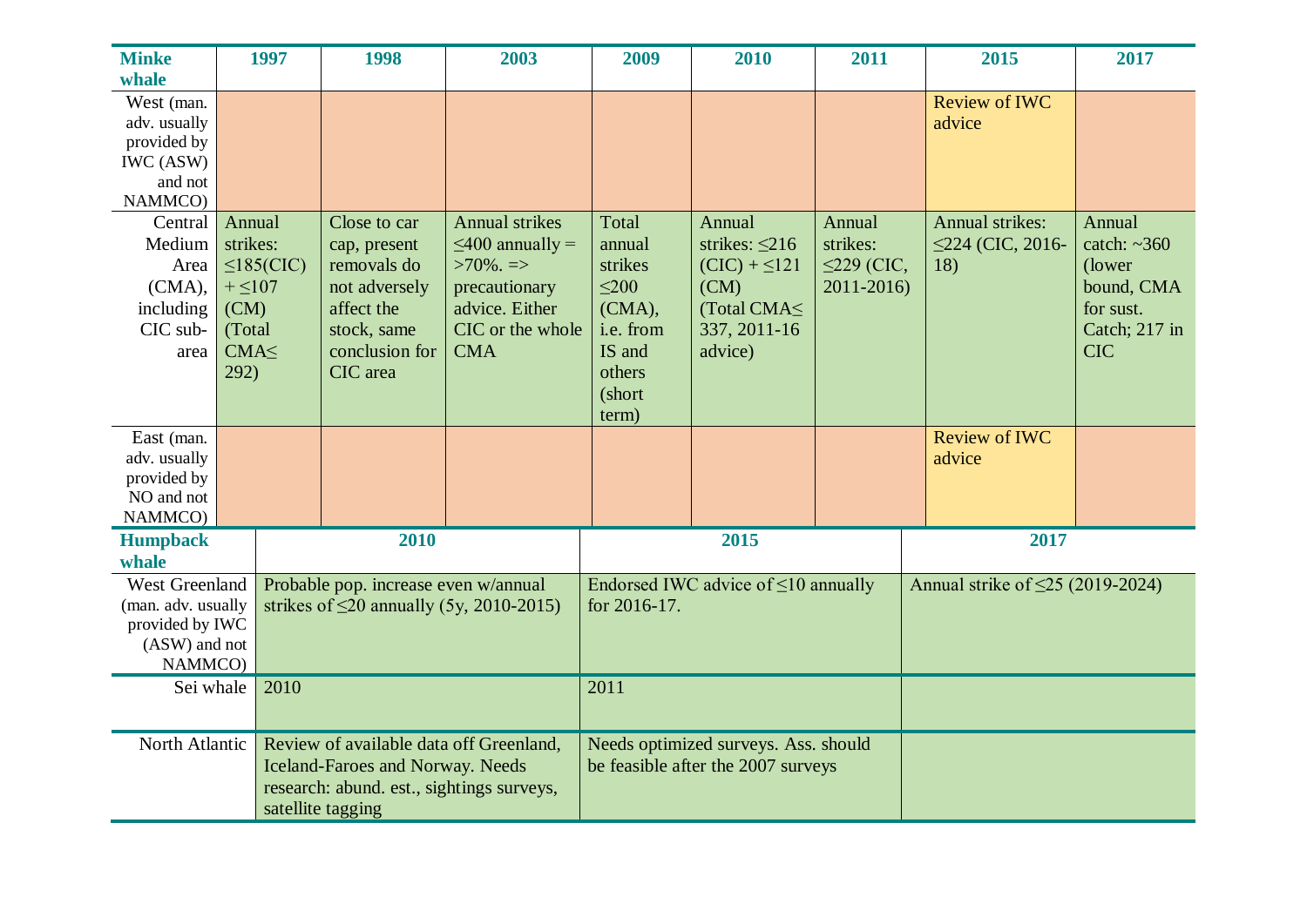| <b>Bottlenose</b> | 1993                                                   | 1995                                     |  |
|-------------------|--------------------------------------------------------|------------------------------------------|--|
| whale             |                                                        |                                          |  |
|                   | North Atlantic   Explore possibility of modelling pop. | Faroes: no noticeable effect from        |  |
|                   | trajectory by catch series and abund. est.             | traditional coastal drive hunt; removals |  |
|                   |                                                        | of $\langle 300 \rangle$ annually ok     |  |

| <b>Pilot whale</b>      | 1997                                                                           | 2009                                                                                                                                             | 2011                                                |                                                    | 2012<br>2020                            |                        |
|-------------------------|--------------------------------------------------------------------------------|--------------------------------------------------------------------------------------------------------------------------------------------------|-----------------------------------------------------|----------------------------------------------------|-----------------------------------------|------------------------|
| <b>NE</b> Atlantic      | SC advice based on 1996<br><b>ICES</b> ass. Present catch<br>level sustainable | Recom. on how to improve the<br>2007 abundance estimates for<br>GL and IS/FO                                                                     | Recom. for<br>research                              | Short term<br>advice. Present<br>catch level sust. |                                         | Assessment<br>expected |
| <b>Harbour porpoise</b> | 1999                                                                           | 2013                                                                                                                                             | 2018                                                |                                                    | 2019                                    |                        |
| Greenland               | Require better info on stock<br>structure, distribution, $++++$                | No management advice. Too<br>much uncertainty in catch<br>statistics, but high catches<br>and ass. needed ASAP                                   | Review                                              |                                                    | Assessment expected                     |                        |
| Norway                  | Require better info on stock<br>structure, distribution $++++$                 | High by-catch $\&$ no pop est.<br>$\Rightarrow$ Recom.: samples from<br>by-catch, tagging, tracking $\&$<br>genetic studies, + abund.<br>surveys | Assessment looking at<br>sustainability of by-catch |                                                    | Review of assessment<br>expected        |                        |
| Iceland                 |                                                                                |                                                                                                                                                  | Assessment looking at<br>sustainability of by-catch |                                                    | Review of assessment<br>expected        |                        |
| Faroes                  |                                                                                |                                                                                                                                                  | Assessment looking at<br>sustainability of removals |                                                    | <b>Review of assessment</b><br>expected |                        |
| <b>Killer</b> whale     | 1993                                                                           | 1994-2017                                                                                                                                        |                                                     |                                                    |                                         |                        |
| North Atlantic          | No conclusive evidence on stock id, no assessment possible,<br>needs more data | Same conclusions, Review asked for SC 25.                                                                                                        |                                                     |                                                    |                                         |                        |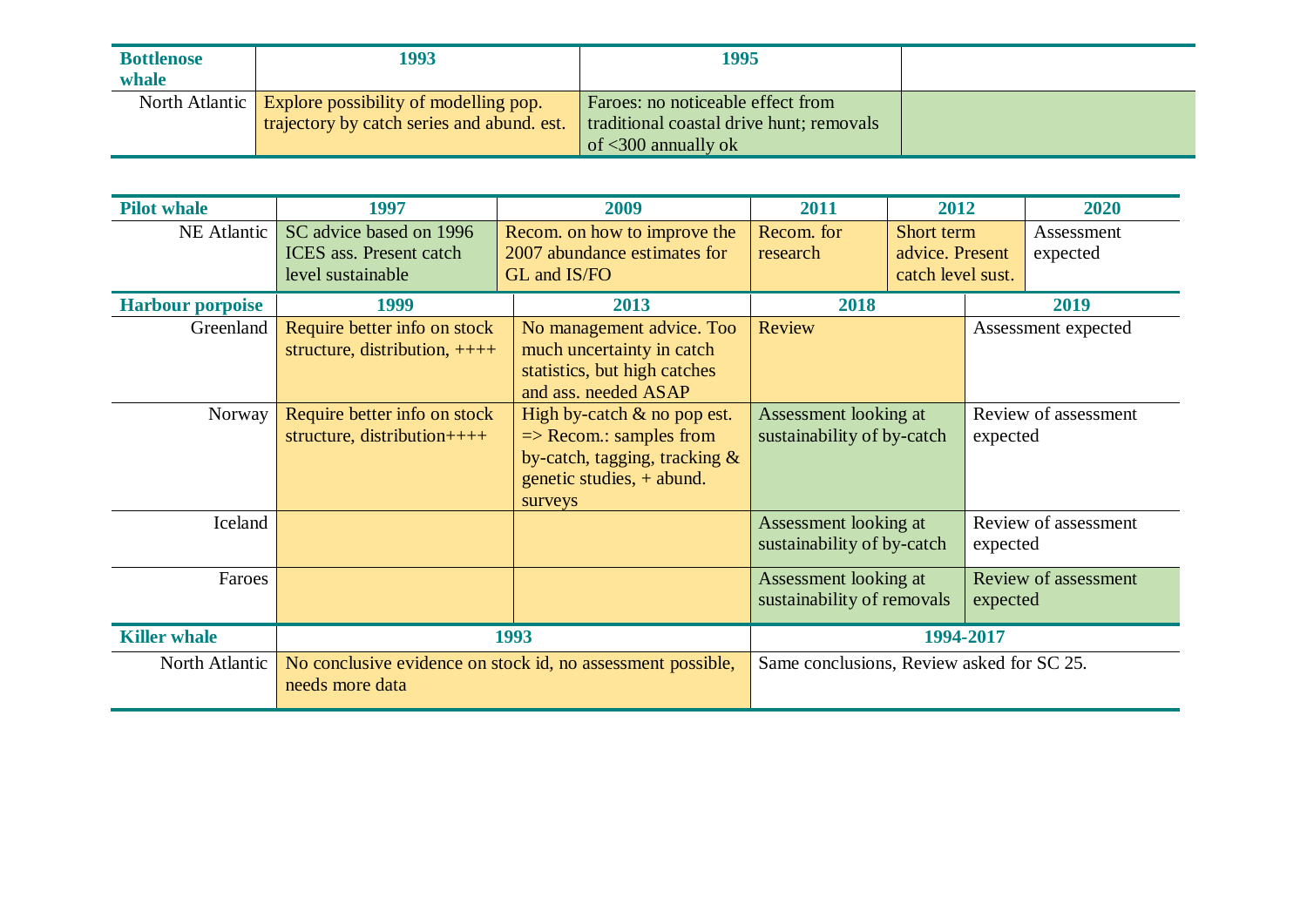| <b>Beluga</b>                          | 1999                                                                                       | <b>2000</b>                                                                                                                                 | 2001                                                                                                                     | 2004                           | 2005                                                                                     | 2009                                                                                                                         | 2012                                                       | 2015                                                                  | <b>2017 WG</b>                                                                                                                                                             | <b>2017 GROM</b>                                                                                           |  |
|----------------------------------------|--------------------------------------------------------------------------------------------|---------------------------------------------------------------------------------------------------------------------------------------------|--------------------------------------------------------------------------------------------------------------------------|--------------------------------|------------------------------------------------------------------------------------------|------------------------------------------------------------------------------------------------------------------------------|------------------------------------------------------------|-----------------------------------------------------------------------|----------------------------------------------------------------------------------------------------------------------------------------------------------------------------|------------------------------------------------------------------------------------------------------------|--|
| Eastern<br>High<br>Arctic <sup>1</sup> | Large pop.<br>size but sub-<br>stocks<br>overexpl. and<br>declining in<br><b>WGL</b>       | WGL: Subst.<br>depl., present<br>harvests > sust.<br>yield; stock<br>extinct within<br>20 y.<br>Harvest options<br>for halting<br>depletion | WGL: No<br>change (stock<br>depleted to<br>20%-25% of<br>car. cap.,<br>present sust.<br>yield $\sim$ 100<br>beluga/y $)$ | Needs new<br>survey<br>results | WGL: Subst.<br>depleted.<br>Recom.:<br>catch limits<br>distr. over 3<br>hunting<br>areas | Stock decline<br>until 2004.<br>Decline in catch<br>$(> 400 \text{ to } < 200$<br>beluga/y) $\approx 8\%$<br>incr. by $2009$ | No new data.<br>Curr. removals<br>$(from 2009) =$<br>sust. | Reiterates<br>advice from<br>2005 and 2012<br>(seasonal)<br>closures) | Est. decline $(21,180)$<br>in 1970, 8,470 in<br>$2004$ , $\Rightarrow$ incr. to<br>11,610 in 2023<br>(catches of $225$ ).<br>Reiterate previous<br>adv. (valid to $2021$ ) | Trend unclear,<br>large stock,<br>removals<br>sustainable.<br>Low concern                                  |  |
| East<br>Greenland                      | Likely animals<br>from Svalbard,<br>few catches<br>per decade,<br>likely not<br>threatened | (Not considered a stock, animals from Svalbard)                                                                                             |                                                                                                                          |                                |                                                                                          |                                                                                                                              |                                                            |                                                                       |                                                                                                                                                                            |                                                                                                            |  |
| Svalbard -<br>Barents<br>Sea           | Protected<br>since $1961$ ,<br>recovering.<br>Threats from<br>increased<br>activities      | None                                                                                                                                        | None                                                                                                                     | None                           | None                                                                                     | None                                                                                                                         | None                                                       | None                                                                  | No ab. est./trend<br>info; status<br>unknown.                                                                                                                              | No ab. est./trend<br>info; status<br>unknown.<br>Moderate<br>concern as DD.<br>$1st$ -ever survey<br>2018. |  |